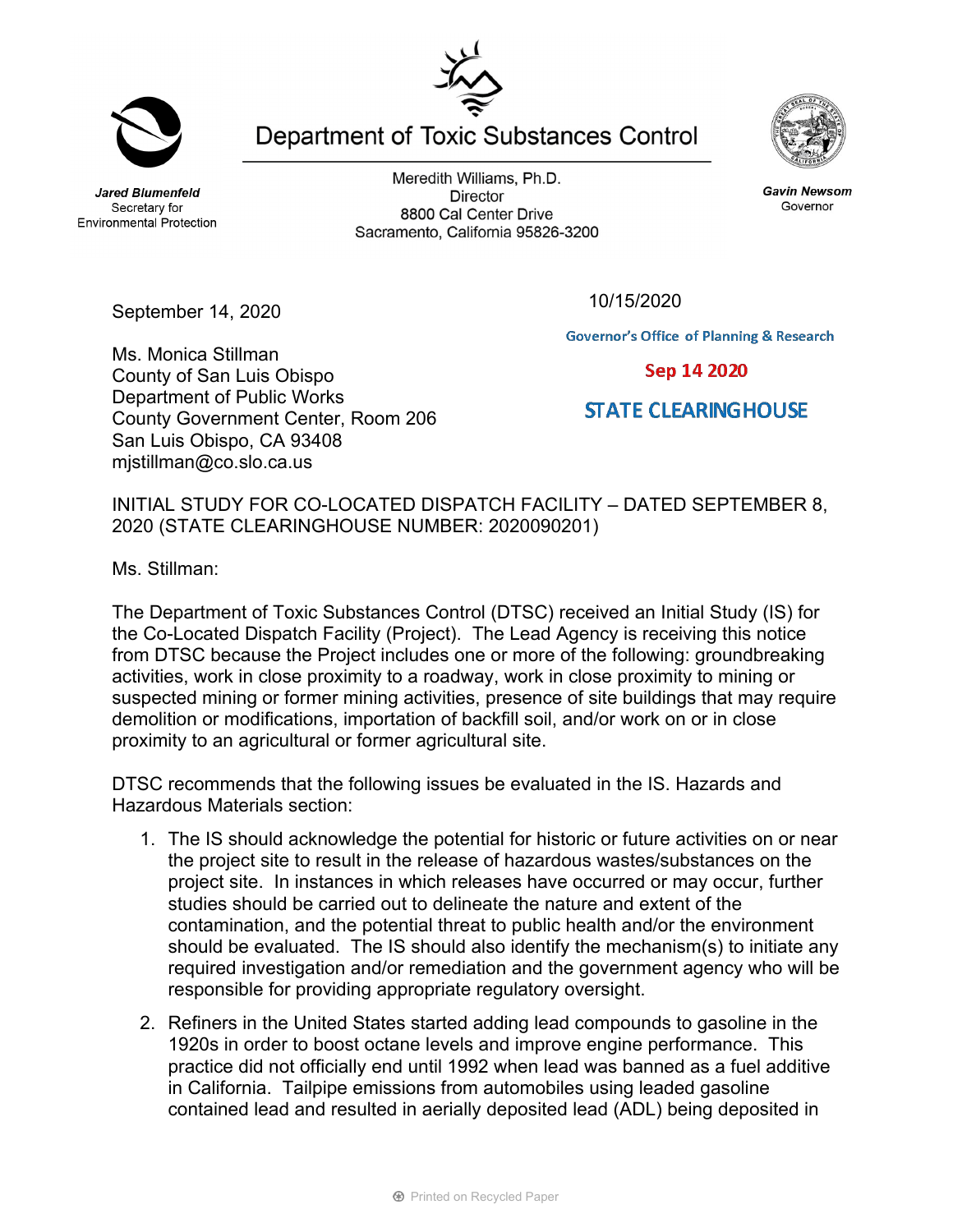and along roadways throughout the state. ADL-contaminated soils still exist along roadsides and medians and can also be found underneath some existing road surfaces due to past construction activities. Due to the potential for ADL-contaminated soil DTSC, recommends collecting soil samples for lead analysis prior to performing any intrusive activities for the project described in the IS.

- 3. If any sites within the project area or sites located within the vicinity of the project have been used or are suspected of having been used for mining activities, proper investigation for mine waste should be discussed in the IS. DTSC recommends that any project sites with current and/or former mining operations onsite or in the project site area should be evaluated for mine waste according to DTSC's 1998 Abandoned Mine Land Mines Preliminary Assessment Handbook (https://dtsc.ca.gov/wp-content/uploads/sites/31/2018/11/aml\_handbook.pdf).
- 4. If buildings or other structures are to be demolished on any project sites included in the proposed project, surveys should be conducted for the presence of lead-based paints or products, mercury, asbestos containing materials, and polychlorinated biphenyl caulk. Removal, demolition and disposal of any of the above-mentioned chemicals should be conducted in compliance with California environmental regulations and policies. In addition, sampling near current and/or former buildings should be conducted in accordance with DTSC's 2006 *Interim Guidance Evaluation of School Sites with Potential Contamination from Lead Based Paint, Termiticides, and Electrical Transformers*  (https://dtsc.ca.gov/wpcontent/uploads/sites/31/2018/09/Guidance\_Lead\_ Contamination\_050118.pdf).
- 5. If any projects initiated as part of the proposed project require the importation of soil to backfill any excavated areas, proper sampling should be conducted to ensure that the imported soil is free of contamination. DTSC recommends the imported materials be characterized according to *DTSC's 2001 Information Advisory Clean Imported Fill Material* (https://dtsc.ca.gov/wpcontent/uploads/sites/31/2018/09/SMP\_FS\_Cleanfill-Schools.pdf).
- 6. If any sites included as part of the proposed project have been used for agricultural, weed abatement or related activities, proper investigation for organochlorinated pesticides should be discussed in the IS. DTSC recommends the current and former agricultural lands be evaluated in accordance with DTSC's 2008 *Interim Guidance for Sampling Agricultural Properties (Third Revision)* (https://dtsc.ca.gov/wp-content/uploads/sites/31/2018/09/Ag-Guidance-Rev-3-August-7-2008-2.pdf).

DTSC appreciates the opportunity to comment on the IS. Should you need any assistance with an environmental investigation, please submit a request for Lead Agency Oversight Application, which can be found at: https://dtsc.ca.gov/wp